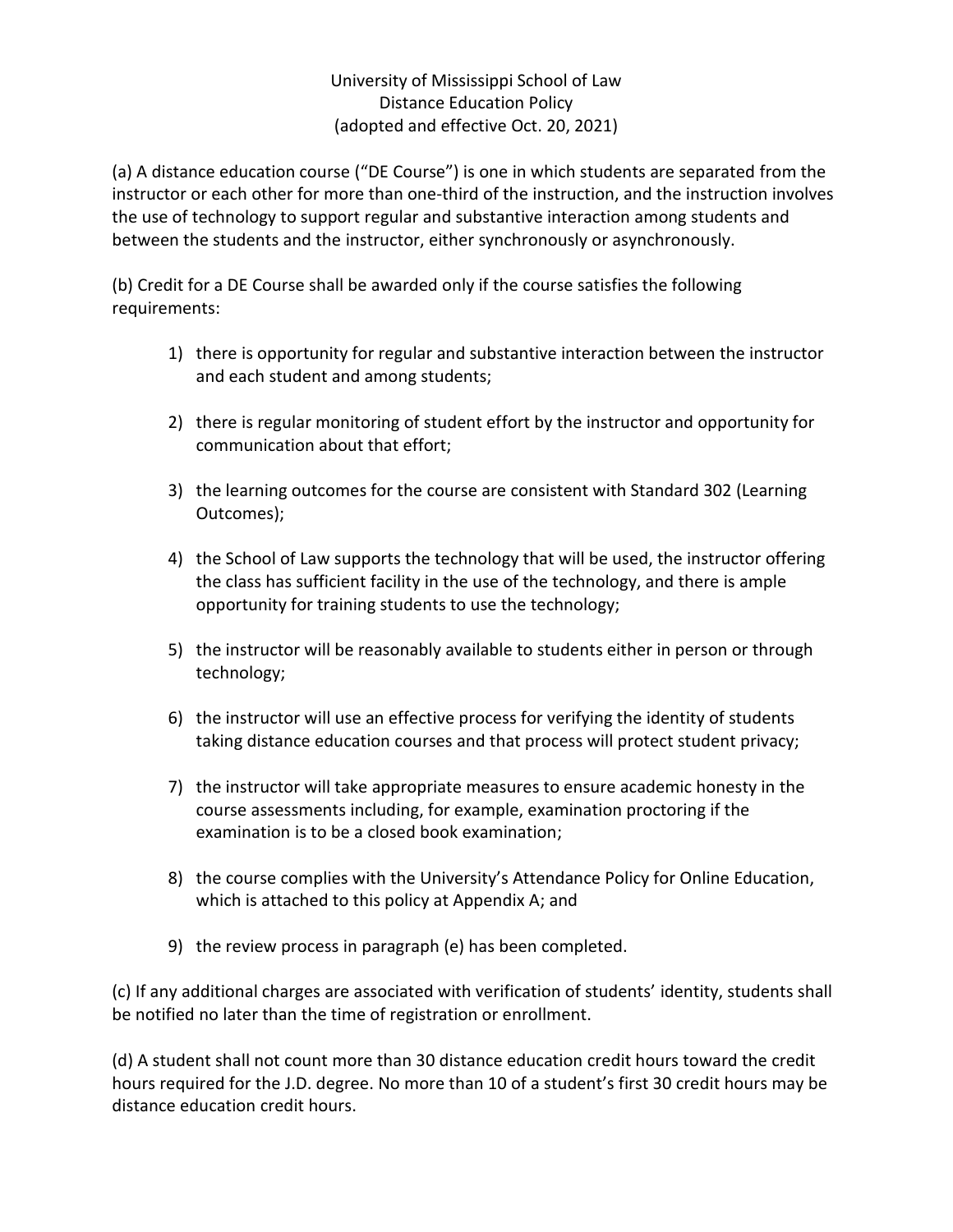(e) For any DE Course that was not offered prior to March 2020, the primary instructor for a DE Course shall submit a completed DE Course Proposal (see attached), to the Registrar, who shall submit the Proposal to the Curriculum & Practices Committee ("Committee"), for review by both before the Course is offered. The Committee shall review and either reject the Proposal or recommend approval to the faculty.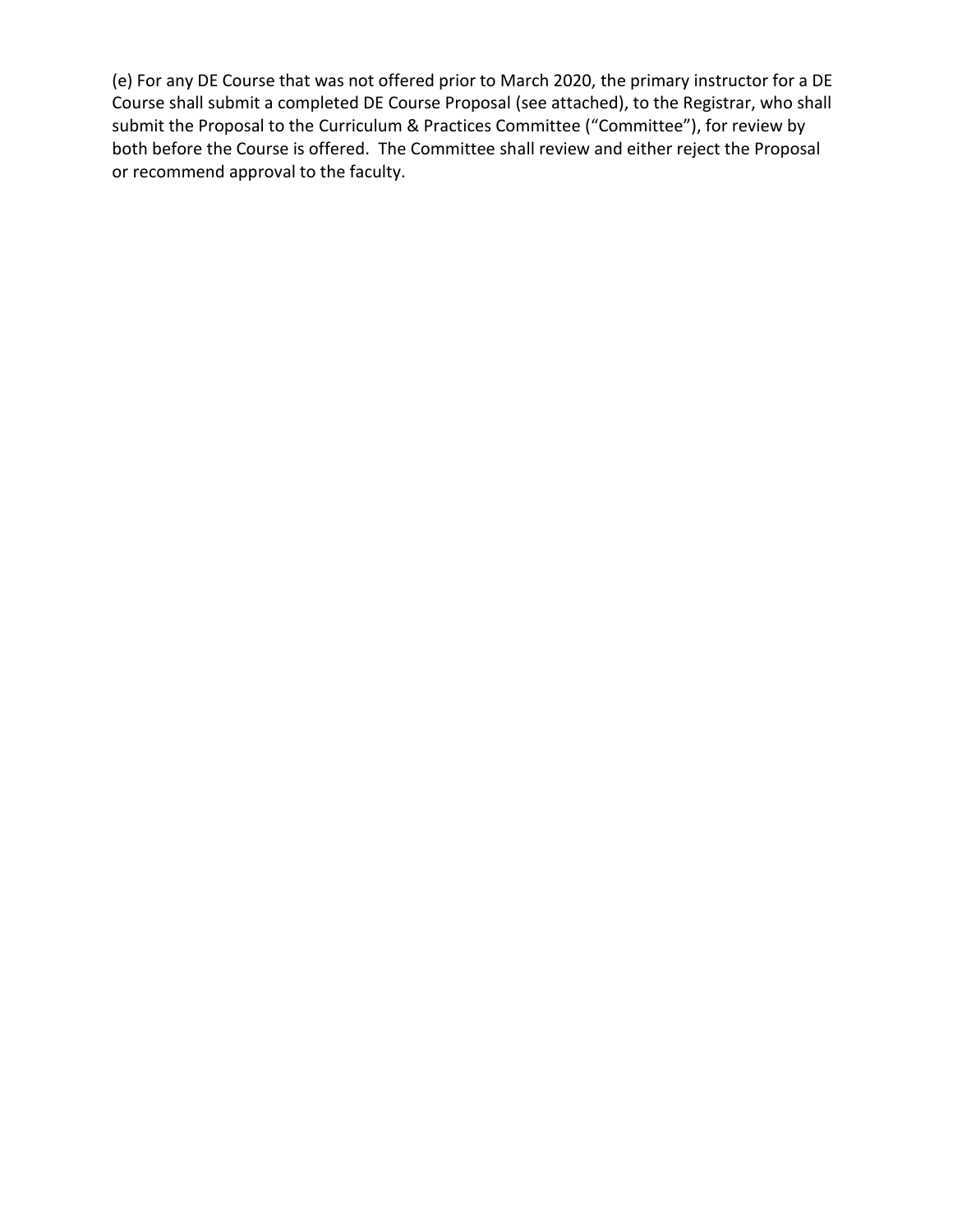A completed Distance Education Course Proposal shall be submitted to the Registrar, who will submit the Proposal to the Curriculum & Practices Committee. If the proposed distance education course (DE Course) has not previously been approved as a non-DE Course, the Proposal shall be submitted with a Request to Add, Change, or Delete a Course form.

1) DE Course Name:

2) Name and Number of previously approved non-DE version of the DE Course (mark "N/A" if the course had not previously been approved and attach a Request to Add, Change, or Delete Course form):

3) Describe how you will provide an opportunity for regular and substantive interactions between you and your students (submit separate page as needed):<sup>1</sup>

4) Describe how you will monitor student effort provide an opportunity for communication about that effort (submit separate page as needed): $2$ 

<sup>1</sup> *See* 34 C.F.R. §600.2 (defining "distance education" as "providing the opportunity for substantive interactions with the student on a predictable and scheduled basis commensurate with the length of time and the amount of content in the course or competency" and "monitoring the student's academic engagement and success and ensuring that an instructor is responsible for promptly and proactively engaging in substantive interaction with the student when needed on the basis of such monitoring, or upon request by the student").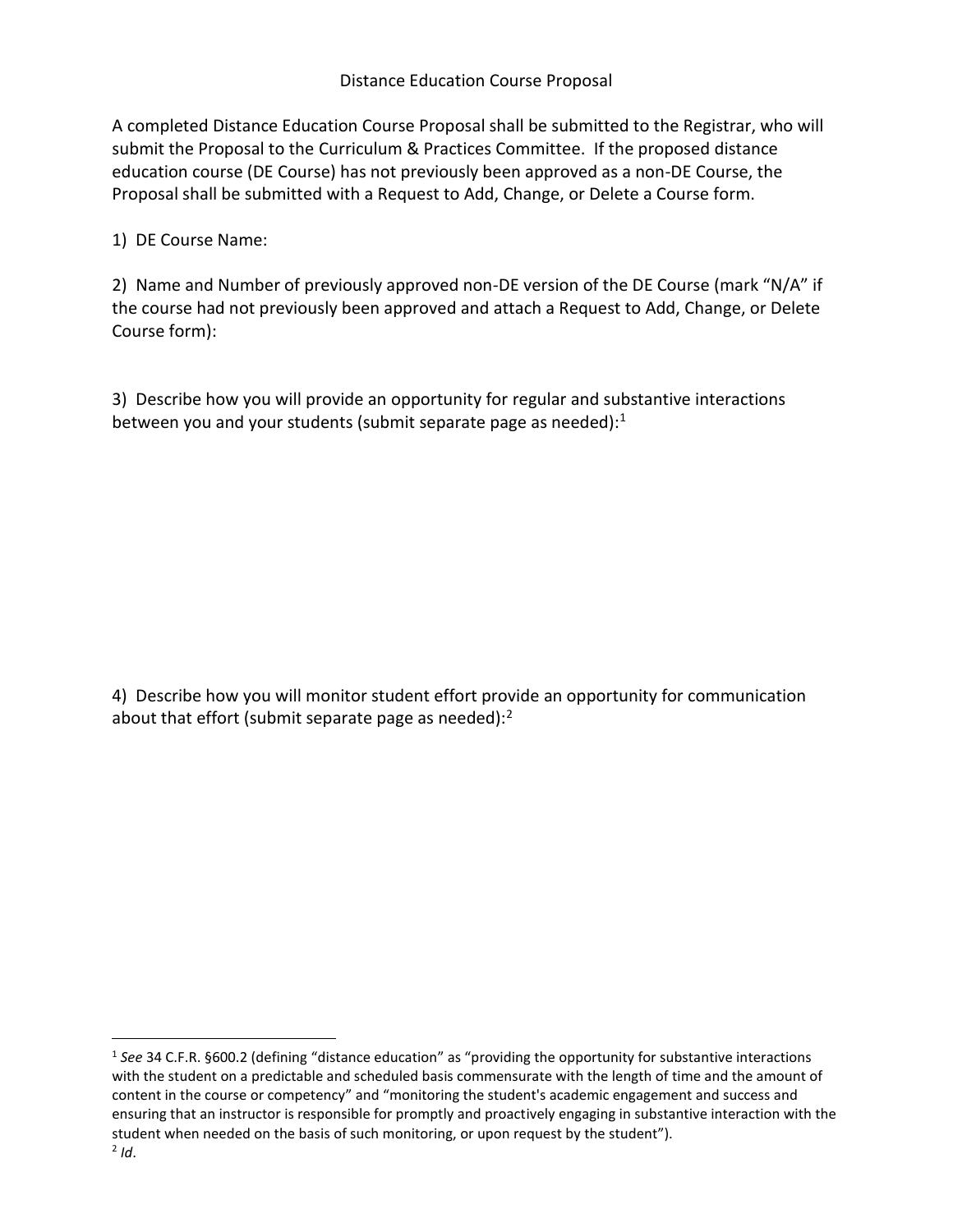5) Describe the online aspects of the DE Course other than those discussed above:

\_\_\_\_\_\_\_\_\_\_\_\_\_\_\_\_\_\_\_\_\_\_\_\_\_\_\_\_\_\_\_\_ \_\_\_\_\_\_\_\_\_\_\_\_\_\_\_\_\_\_\_\_\_

**Primary Instructor Signature Community Contract Contract Contract Contract Contract Contract Contract Contract Contract Contract Contract Contract Contract Contract Contract Contract Contract Contract Contract Contract Co**